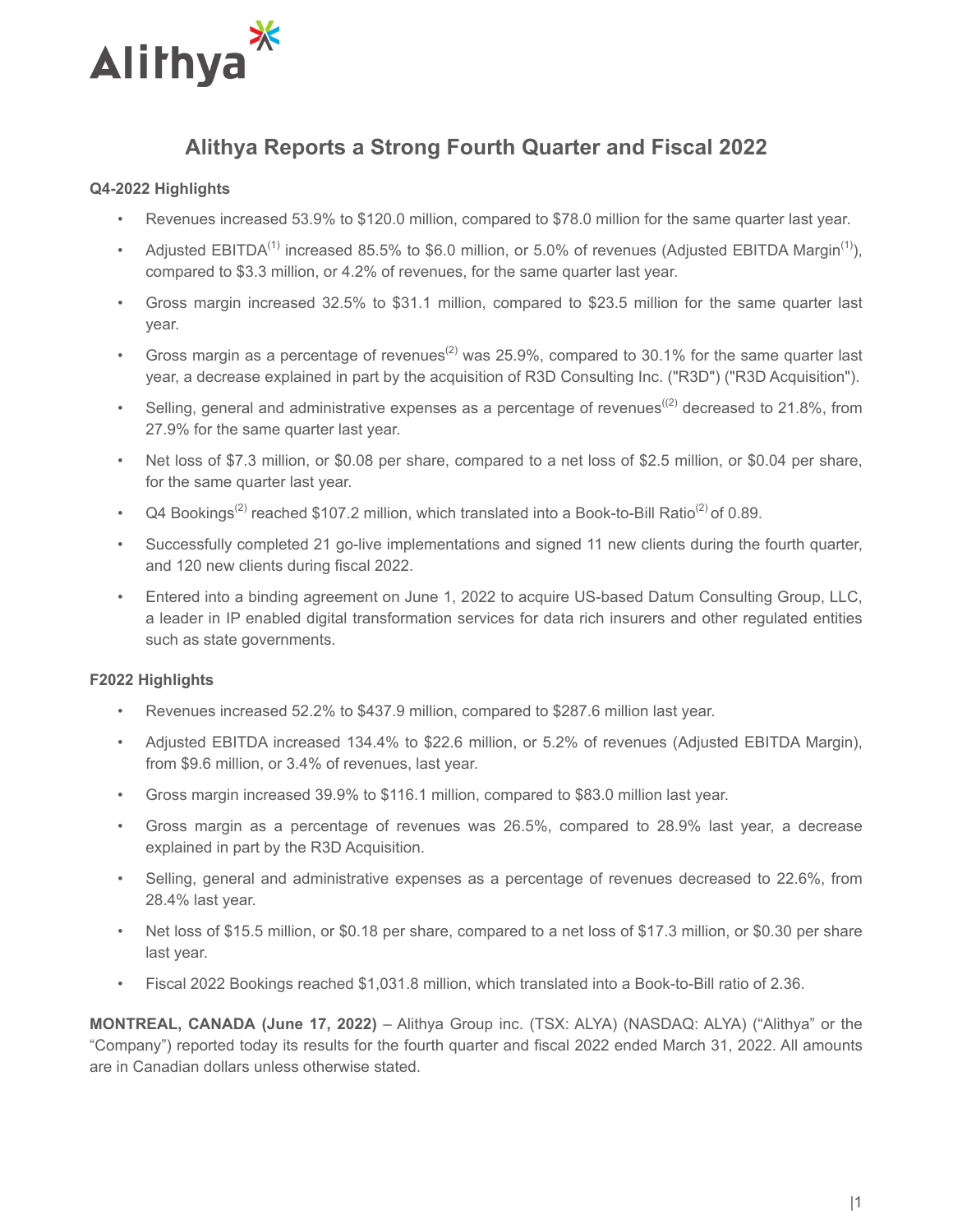

| <b>Financial Highlights</b><br>$\left  \right $ (in thousands of \$, except for margin percentages) | F2022-Q4 | F2021-Q4 | F2022     | F2021     |
|-----------------------------------------------------------------------------------------------------|----------|----------|-----------|-----------|
| Revenues                                                                                            | 119,974  | 77,971   | 437,885   | 287,643   |
| <b>Gross Margin</b>                                                                                 | 31,083   | 23,454   | 116,153   | 83,017    |
| Gross Margin $(\%)^{(2)}$                                                                           | 25.9 %   | 30.1 %   | 26.5 %    | 28.9 %    |
| Selling, general and administrative expenses                                                        | 26,204   | 21,740   | 98,838    | 81,723    |
| Selling, general and administrative expenses $(\%)^{(2)}$                                           | 21.8 %   | 27.9 %   | 22.6 %    | 28.4 %    |
| Adjusted EBITDA <sup>(1)</sup>                                                                      | 6,048    | 3,262    | 22,609    | 9,645     |
| Adjusted EBITDA Margin <sup>(1)</sup> (%)                                                           | 5.0 %    | 4.2%     | 5.2 %     | 3.4%      |
| <b>Net Loss</b>                                                                                     | (7, 253) | (2, 525) | (15, 548) | (17, 338) |

#### **Summary of the financial results for the fourth quarter and for the twelve-month period:**

(1) These are non-IFRS financial measures or ratios without a standardized definition under IFRS, which may not be comparable to similar measures or ratios used by other issuers. Definition and quantitative reconciliation of Adjusted EBITDA to the most directly comparable IFRS measure is presented below under the caption ''Non-IFRS and other financial measures''. "Adjusted EBITDA Margin" refers to the percentage of total revenue that Adjusted EBITDA represents for a given period. This earnings release incorporates by reference section 5,"Non-IFRS and Other Financial Measures", of Alithya's MD&A for the year ended March 31, 2022, filed on SEDAR at www.sedar.com and on EDGAR at www.sec.gov, which includes explanations of the composition and usefulness of these non-IFRS financial measures and non-IFRS ratios.

(2) This earnings release incorporates by reference section 5,"Non-IFRS and Other Financial Measures", of Alithya's MD&A for the year ended March 31, 2022, filed on SEDAR at www.sedar.com and on EDGAR at www.sec.gov, which includes explanations of the composition and usefulness of these other financial measures.

#### **Quote by Paul Raymond, President and CEO, Alithya:**

"We are pleased to have registered another quarter of record revenues to end our 2022 fiscal year. Our fiscal year was marked by notable growth in revenues and Adjusted EBITDA, both on a sequential basis, and yearover-year. We posted a strong performance in terms of Bookings, with a robust annual Book-to-Bill ratio of 2.36 for the past 12 months, ending the year with strong numbers in Q4 in the manufacturing and healthcare verticals, in the United States. Our healthy pipeline of signed contracts reflects the level of trust that our customers continue to place in us in carrying out their critical, digital transformation projects. It also validates the strategic merits of our recent acquisitions, with customers now demanding additional services derived from those transactions, including new solutions and bolstered expertise.

Following an already active year on the acquisition front, on June 1, 2022, we announced our acquisition of USbased Datum Consulting Group and its affiliates ("Datum"), expected to close on July 1, 2022. Datum is a leader in specialized IP-enabled digital transformation services and software, primarily targeting customers in the insurance industry and public sector. By joining forces with Datum, Alithya continues its steady penetration of the fast-growing InsurTech market. In addition to welcoming an impressive client base that includes 6 of the top 10 health insurers in the United States, synergies obtained from the acquired company include a suite of proprietary products and cloud-based SaaS offerings generating recurring revenue, as well as a highly skilled workforce of 150 professionals based in the United States, Europe, India, and Australia.

With the acquisition of Datum, Alithya will have completed 9 successful acquisitions since going public in 2018, including three in the past two quarters alone. Given our new critical mass and growing maturity, we started in Q4 accelerating our efforts to drive cost efficiencies and synergies across the company.

We have the leaders and experience required to vigilantly address the current challenges of global uncertainties, a competitive landscape, continued labour market shortages, and some inflationary pressure on wages. As the accelerated growth of our revenues sometimes forces us, reluctantly, to hire more subcontractors, which has a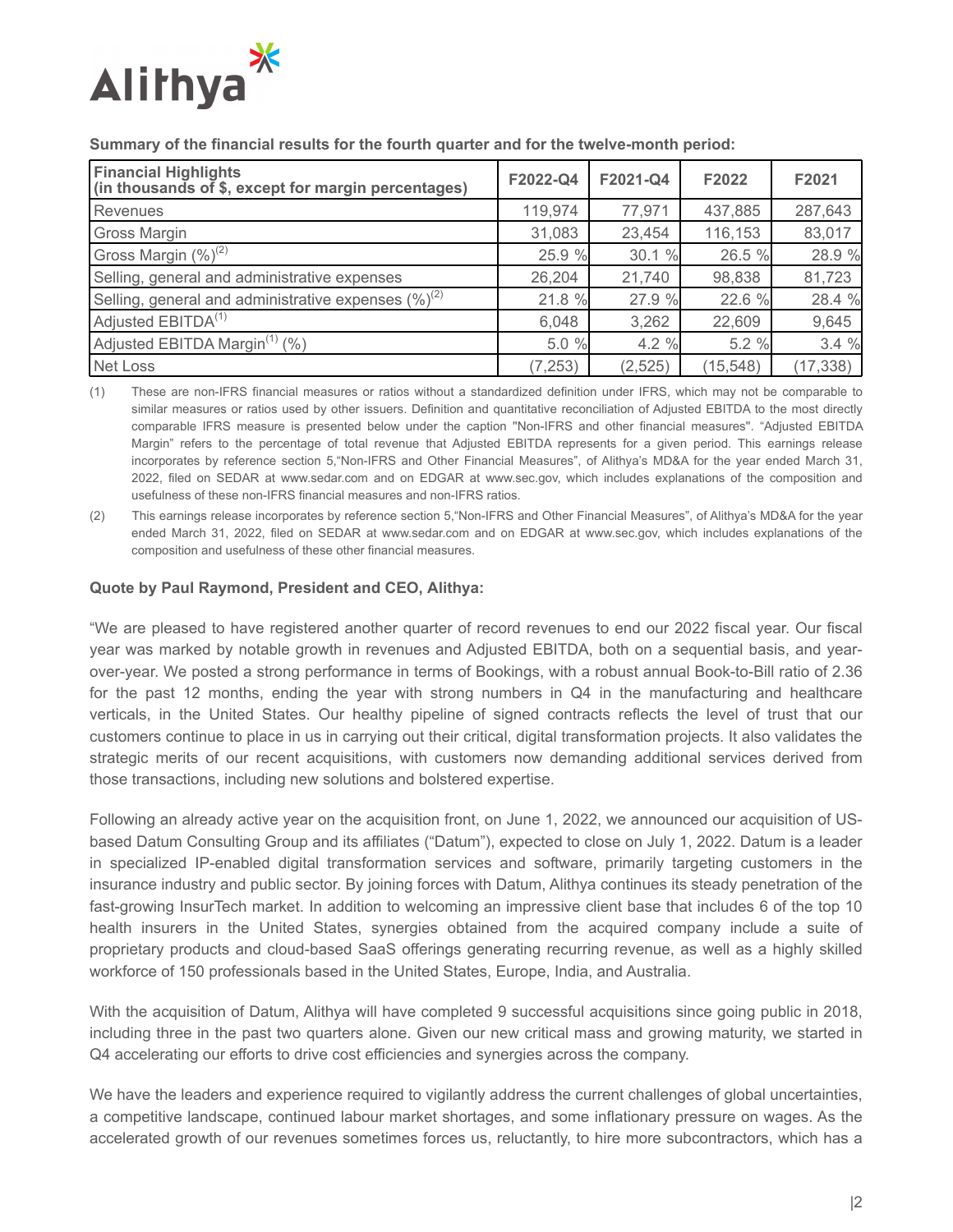

negative impact on our gross margins, we remain committed and focused on our 2021-2024 strategic plan objectives and enter fiscal 2023 with confidence and optimism."

#### **Fourth Quarter Results**

#### *Revenues*

Revenues amounted to \$120.0 million for the three months ended March 31, 2022, including revenues from the R3D Acquisition, recorded in other Canadian entities of the Group following its administrative integration at the end of the third quarter of this year, and \$5.0 million from the acquisition of Vitalyst, LLC ("Vitalyst") ("Vitalyst Acquisition"), representing a \$42.0 million increase, or 53.9%, from \$78.0 million for the three months ended March 31, 2021.

Revenues in Canada increased by \$28.8 million, or 63.3%, to \$74.2 million for the three months ended March 31, 2022, from \$45.4 million for the three months ended March 31, 2021. The increase in revenues was due to organic growth in all areas, the general recovery of activity levels, revenues from the R3D Acquisition, and growth from the two long-term contracts signed as part of the R3D Acquisition. On a sequential basis, revenues in Canada increased by \$2.1 million, from \$72.1 million for the third quarter of this year.

U.S. revenues increased by \$11.6 million, or 39.4%, to \$41.3 million for the three months ended March 31, 2022, from \$29.7 million for the three months ended March 31, 2021, due primarily to organic growth in all areas, the general recovery of activity levels, and revenues of \$5.0 million from the Vitalyst Acquisition. On a sequential basis, revenues in the U.S. increased by \$7.6 million, from \$33.7 million for the third quarter of this year, despite an unfavorable US\$ exchange rate impact of \$0.2 million.

International revenues increased by 54.7%, to \$4.5 million, from \$2.9 million for the same quarter last year, due primarily to a general recovery of activity levels, partially offset by the negative impact of foreign exchange variations between the two periods. In local currency, this represents a record quarter for revenues. On a sequential basis, international revenues increased by \$0.7 million, from \$3.8 million for the third quarter of this year.

### *Gross Margin*

Gross margin increased by \$7.6 million, or 32.5%, to \$31.1 million for the three months ended March 31, 2022, from \$23.5 million for the three months ended March 31, 2021. Gross margin as a percentage of revenues decreased to 25.9% for the three months ended March 31, 2022, from 30.1% for the three months ended March 31, 2021.

The percentage decrease was driven in part by decreased gross margin in Canada from the R3D Acquisition, whose operations are now recorded in other Canadian entities of the Group following its administrative integration at the end of the third quarter of this year, and whose revenues historically show a higher proportion from billable subcontractors, resulting in lower margins. Gross margin percentage also decreased in other areas of the business due to an increase in subcontractor revenues relative to revenues from permanent employees. The high demand for Alithya's services, as evidenced by its strong revenue growth, coupled with a tightening labour market, have resulted in this increased reliance on subcontractors. Finally, increased costs in certain customer projects in Canada and the U.S., partly due to market pressures on salary costs, and decreased governmental wage subsidies in Canada were partially offset by increased gross margins internationally and a positive margin impact from the Vitalyst Acquisition.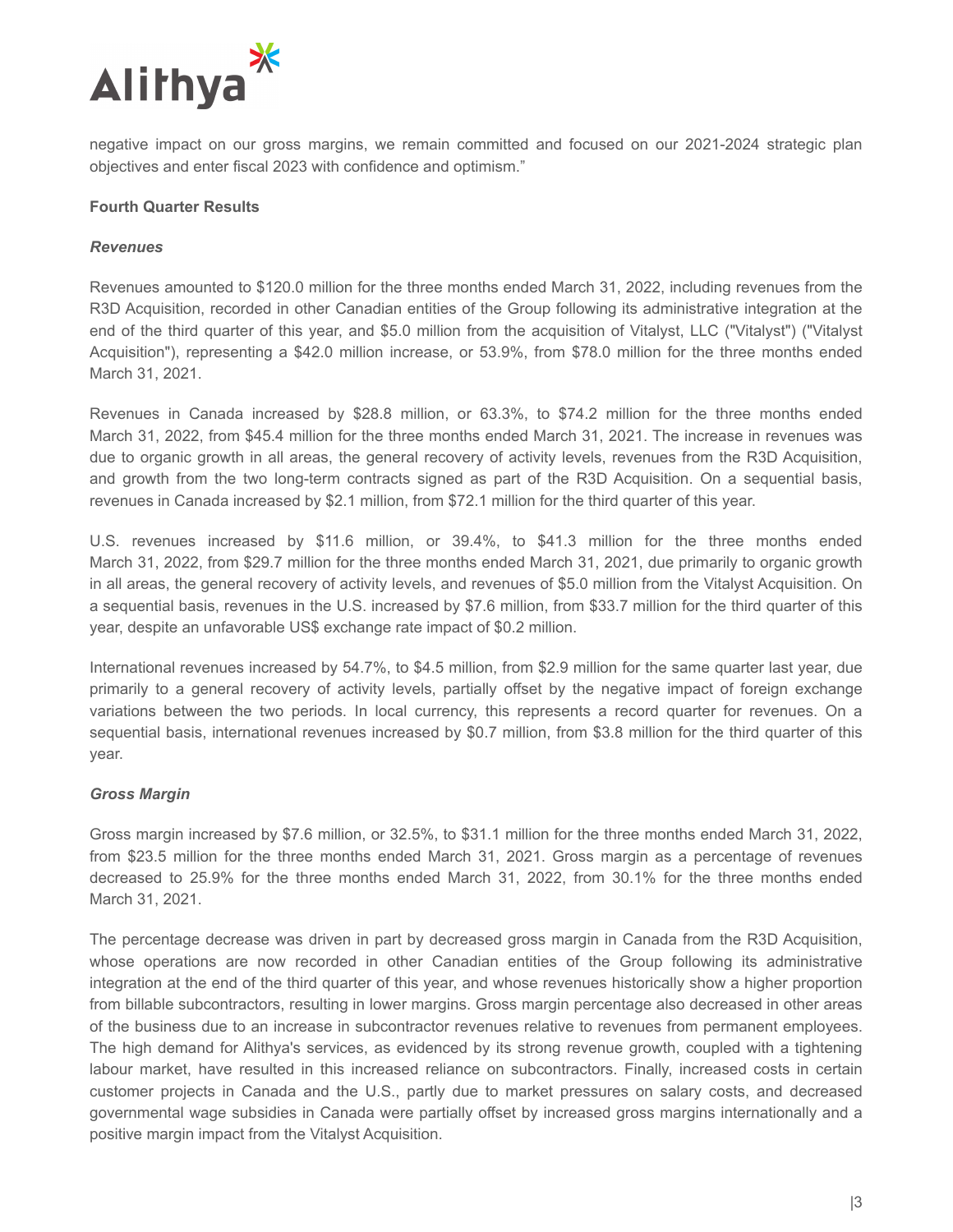

#### *Selling, General and Administrative Expenses*

Selling, general and administrative expenses totaled \$26.2 million for the three months ended March 31, 2022, an increase of \$4.5 million, or 20.5%, from \$21.7 million for the three months ended March 31, 2021. As a percentage of consolidated revenues, total selling, general and administrative expenses amounted to 21.8% for the three months ended March 31, 2022, compared to 27.9% for the same period last year.

### *Adjusted EBITDA*

Adjusted EBITDA amounted to \$6.0 million for the three months ended March 31, 2022, representing an increase of \$2.7 million, from \$3.3 million for the three months ended March 31, 2021. As explained above, the contribution from the Vitalyst Acquisition and increased gross margin were partially offset by increased selling, general and administrative expenses. Adjusted EBITDA Margin was 5.0% for the three months ended March 31, 2022, compared to 4.2% for the three months ended March 31, 2021.

#### *Net Loss*

Net loss for the three months ended March 31, 2022 was \$7.3 million, an increase of \$4.8 million, from \$2.5 million for the three months ended March 31, 2021. The increased loss was driven by increased selling, general and administrative expenses, increased business acquisition, integration and reorganization costs, increased depreciation and amortization, increased net financial expenses, and decreased income tax recovery, partially offset by increased gross margin in the three months ended March 31, 2022, compared to the three months ended March 31, 2021. On a per share basis, this translated into a basic and diluted net loss per share of \$0.08 for the three months ended March 31, 2022, compared to a net loss of \$0.04 per share for the three months ended March 31, 2021.

### *Liquidity and Capital Resources*

For the three months ended March 31, 2022, net cash used in operating activities was \$4.8 million, representing an increase of \$2.8 million, from \$2.0 million of cash used for the three months ended March 31, 2021. The cash flows for the three months ended March 31, 2022 resulted primarily from the net loss of \$7.3 million, plus \$5.0 million of non-cash adjustments to the net loss, consisting primarily of depreciation and amortization and share-based compensation, partially offset by deferred taxes, and \$2.6 million in unfavorable changes in noncash working capital items. In comparison, the cash flows for the three months ended March 31, 2021 resulted primarily from the net loss of \$2.5 million, plus \$3.5 million of non-cash adjustments to the net loss, consisting primarily of depreciation and amortization, unrealized foreign exchange loss, and share-based compensation, partially offset by the forgiveness of PPP loans and deferred taxes, and \$3.0 million in unfavorable changes in non-cash working capital items.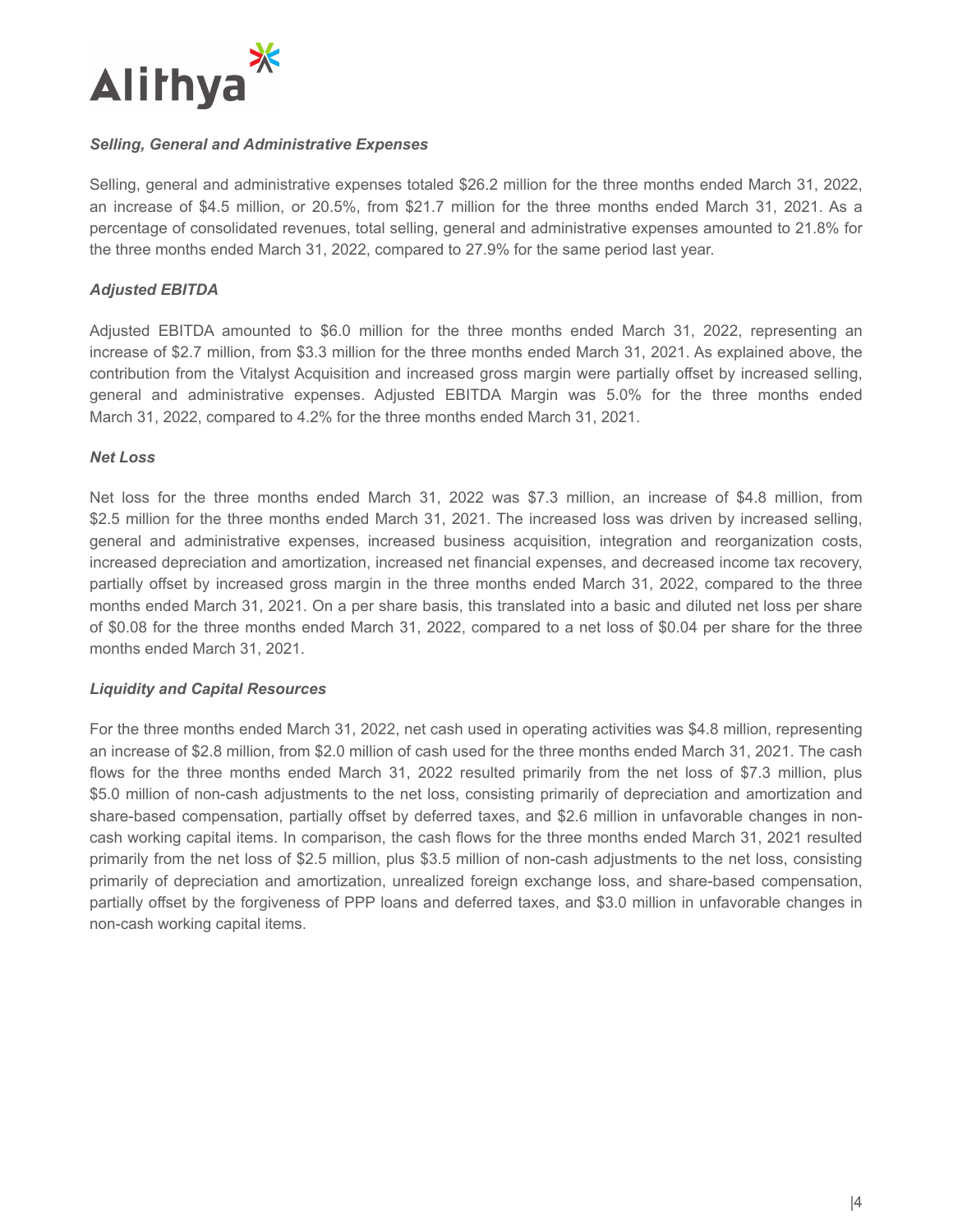

# **Fiscal 2022 Results**

## *Revenues*

Revenues amounted to \$437.9 million for the twelve months ended March 31, 2022, including \$51.0 million from the R3D Acquisition and \$5.0 million from the Vitalyst Acquisition, representing a \$150.3 million increase, or 52.2%, from \$287.6 million for the twelve months ended March 31, 2021.

# *Gross Margin*

Gross margin increased by \$33.1 million, or 39.9%, to \$116.1 million for the twelve months ended March 31, 2022, from \$83.0 million for the twelve months ended March 31, 2021. Gross margin as a percentage of revenues decreased to 26.5% for the twelve months ended March 31, 2022, from 28.9% for the twelve months ended March 31, 2021. However, excluding the impact of the R3D Acquisition prior to its administrative integration at the end of the third quarter of this year, gross margin as a percentage of revenues would have been 1.7% higher for the twelve months ended March 31, 2022.

# *Selling, General and Administrative Expenses*

Selling, general and administrative expenses totaled \$98.8 million for the twelve months ended March 31, 2022, an increase of \$17.1 million, or 20.9%, from \$81.7 million for the twelve months ended March 31, 2021. As a percentage of consolidated revenues, total selling, general and administrative expenses amounted to 22.6% for the twelve months ended March 31, 2022, compared to 28.4% for the twelve months ended March 31, 2021.

### *Adjusted EBITDA and Net loss*

Adjusted EBITDA amounted to \$22.6 million for the twelve months ended March 31, 2022, representing an increase of \$13.0 million, from \$9.6 million for the twelve months ended March 31, 2021. Net loss for the twelve months ended March 31, 2022 was \$15.5 million, an improvement of \$1.8 million, from \$17.3 million for the twelve months ended March 31, 2021.

### **Subsequent Event**

On June 1, 2022, the Company entered into a binding agreement to acquire all of the outstanding shares of the US-based Datum Consulting Group, LLC and its affiliates ("Datum)"("Datum Acquisition"). The closing of the transaction is expected to take place on July 1, 2022 and is subject to customary conditions for a transaction of this nature, including approval from the Toronto Stock Exchange.

The Datum Acquisition will be completed for total consideration of up to US\$45.5 million (\$57.5 million), including the assumption of estimated IFRS 16 lease liabilities of US\$0.5 million (\$0.6 million), subject to working capital and other adjustments. The consideration will consist of: (i) approximately US\$13.7 million (\$17.3 million) in cash; (ii) US\$4.0 million (\$5.1 million) payable by the issuance of 1,867,262 Subordinate Voting Shares, (iii) deferred cash consideration of approximately US\$10.3 million (\$13.0 million) and deferred share consideration of US\$4.0 million (\$5.1 million), both payable over three years and (iv) potential earn-out consideration of up to US\$13.0 million (\$16.4 million), payable in cash (75%) and shares (25%), based on annual gross profit increases, available over three years.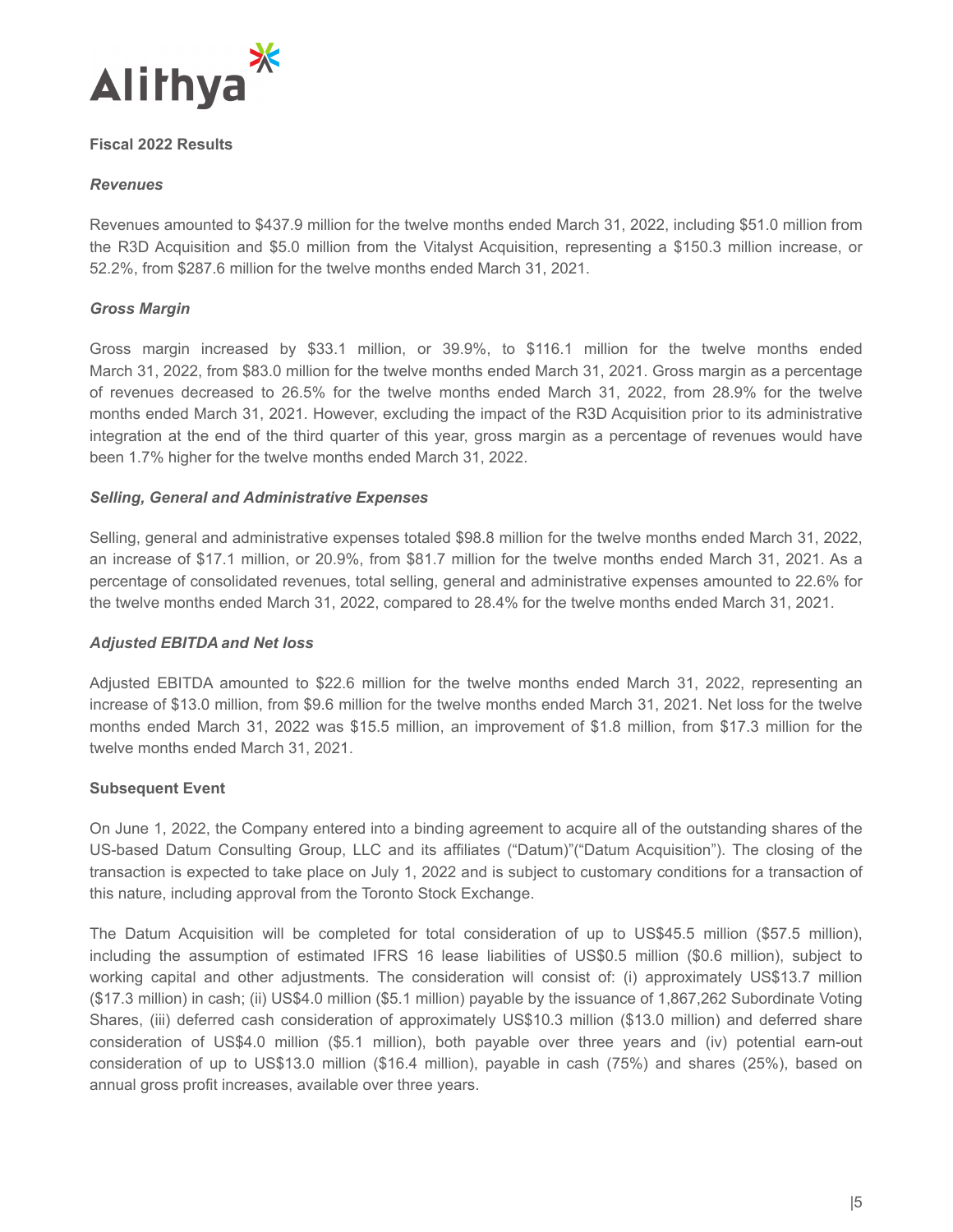

# **Outlook**

As a result of measures enacted during fiscal 2022 and 2021 to combat the COVID-19 pandemic, increased uncertainty surrounding global economic conditions and business impacts have resulted. In this context, the Company's priority remains the protection of its people, its clients and the Company. However, notwithstanding the ongoing, global uncertainties, the Company has demonstrated its ability to navigate the crisis and maintain focus on its long-term strategic plan, which sets as a goal to consolidate its position to become a trusted North American digital transformation leader.

According to this plan, Alithya's consolidated scale and scope should allow it to leverage its geographies, expertise, integrated offerings, and position on the value chain to target the fastest growing IT services segments. Alithya's specialization in digital technologies and the flexibility to deploy enterprise solutions, and deliver solutions tailored to specific business objectives, responds directly to client expectations. More specifically, Alithya has established a three-pronged plan focusing on:

- Increasing scale through organic growth and strategic acquisitions
- Achieving best-in-class employee engagement
- Providing its investors, partners and stakeholders with long-term growing return on investment.

#### **Forward-Looking Statements**

This press release contains statements that may constitute "forward-looking information" within the meaning of applicable Canadian securities laws and "forward-looking statements" within the meaning of the U.S. Private Securities Litigation Reform Act of 1995 and other applicable U.S. safe harbours (collectively "forward-looking statements"). Statements that do not exclusively relate to historical facts, as well as statements relating to management's expectations regarding the future growth, results of operations, performance and business prospects of Alithya, and other information related to Alithya's business strategy and future plans or which refer to the characterizations of future events or circumstances represent forward-looking statements. Such statements often contain the words "anticipates," "expects," "intends," "plans," "predicts," "believes," "seeks," "estimates," "could," "would," "will," "may," "can," "continue," "potential," "should," "project," "target," and similar expressions and variations thereof, although not all forward-looking statements contain these identifying words.

Forward-looking statements in this press release include, among other things, information or statements about: (i) our ability to generate sufficient earnings to support our operations; (ii) our ability to take advantage of business opportunities and meet our goals set in our three-year strategic plan; (iii) our ability to develop new business, broaden the scope of our service offerings and enter into new contracts; (iv) our strategy, future operations, and prospects; (v) our need for additional financing and our estimates regarding our future financing and capital requirements; (vi) our expectations regarding our financial performance, including our revenues, profitability, research and development, costs and expenses, gross margins, liquidity, capital resources, and capital expenditures; (vii) our ability to realize the expected synergies or cost savings relating to the integration of our business acquisitions, and (viii) the impact of the COVID-19 pandemic and related response measures on our business operations, financial results and financial position and those of our clients and on the economy in general.

Forward-looking statements are presented for the sole purpose of assisting investors and others in understanding Alithya's objectives, strategies and business outlook as well as its anticipated operating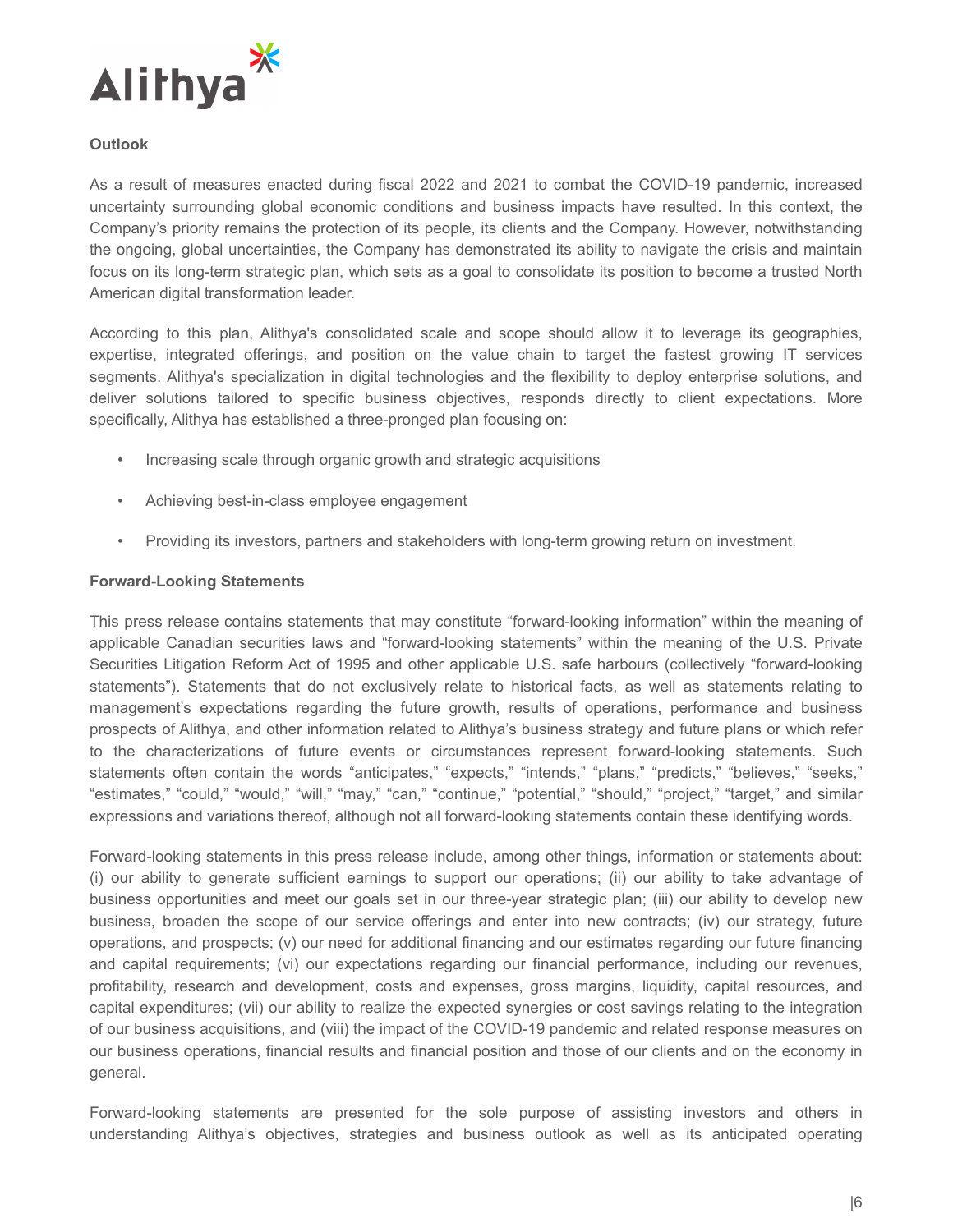

environment and may not be appropriate for other purposes. Although management believes the expectations reflected in Alithya's forward-looking statements were reasonable as at the date they were made, forwardlooking statements are based on the opinions, assumptions and estimates of management and, as such, are subject to a variety of risks and uncertainties and other factors, many of which are beyond Alithya's control, and which could cause actual events or results to differ materially from those expressed or implied in such statements. Such risks and uncertainties include but are not limited to those discussed in the section titled "Risks and Uncertainties" of Alithya's Management's Discussion and Analysis for the quarter ended March 31, 2022 and Management's Discussion and Analysis for the year ended March 31, 2022, as well as in Alithya's other materials made public, including documents filed with Canadian and U.S. securities regulatory authorities from time to time and which are available on SEDAR at www.sedar.com and EDGAR at www.sec.gov. Additional risks and uncertainties not currently known to Alithya or that Alithya currently deems to be immaterial could also have a material adverse effect on its financial position, financial performance, cash flows, business or reputation.

Forward-looking statements contained in this press release are qualified by these cautionary statements and are made only as of the date of this press release. Alithya expressly disclaims any obligation to update or alter any forward-looking statements, or the factors or assumptions underlying them, whether as a result of new information, future events or otherwise, except as required by applicable law. Investors are cautioned not to place undue reliance on forward-looking statements since actual results may vary materially from them.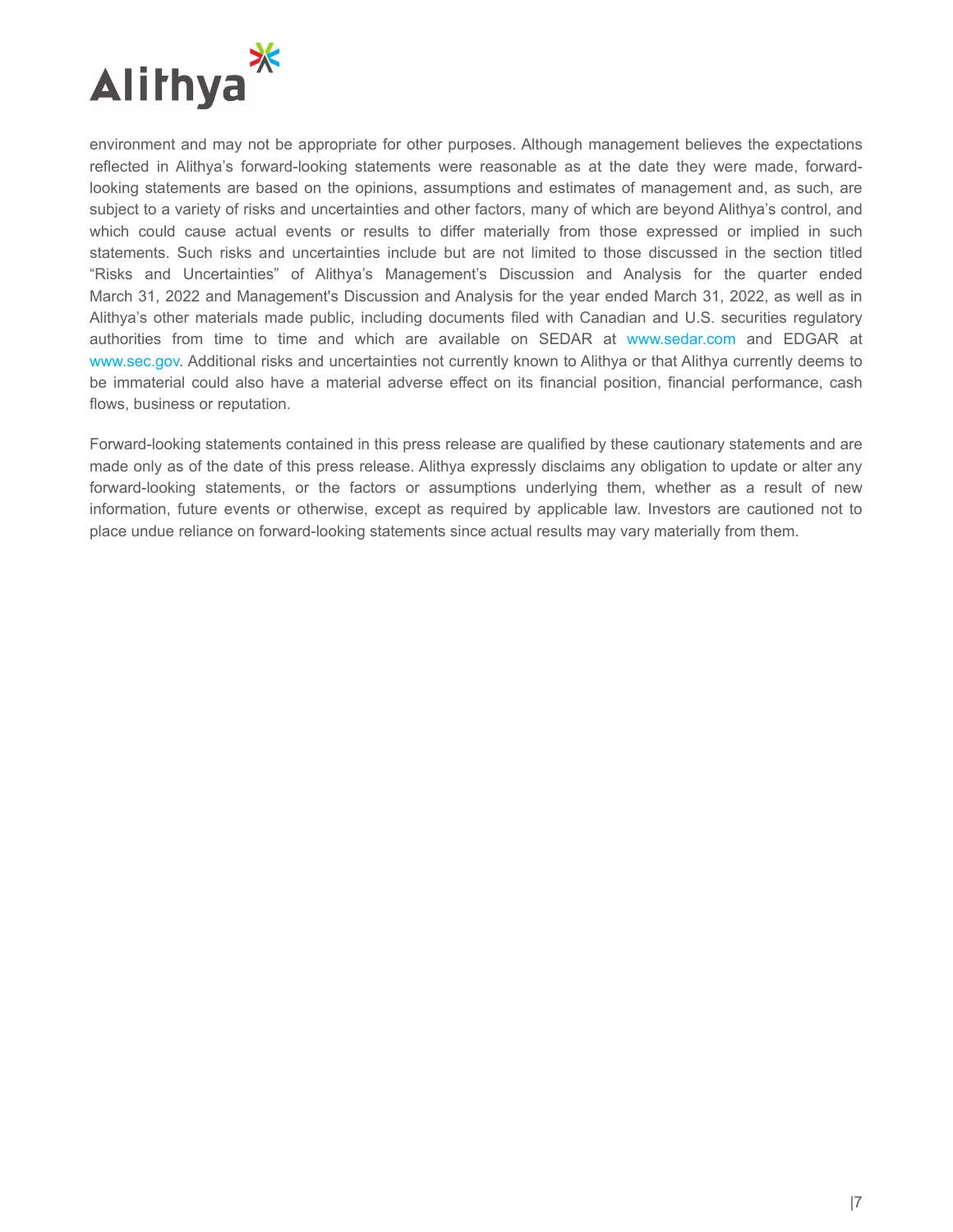

#### **Non-IFRS and other financial Measures**

This press release includes certain measures which have not been prepared in accordance with IFRS and other financial measures. EBITDA, EBITDA Margin, Adjusted EBITDA and Adjusted EBITDA Margin, are non-IFRS measures and Bookings, Book-to-Bill Ratio, Gross Margin as a Percentage of Revenues and Selling, General and Administrative as a Percentage of Revenues are other financial measures used in this press release. These measures do not have any standardized meaning prescribed by IFRS and are therefore unlikely to be comparable to similar measures presented by other companies. These measures should be considered as supplemental in nature and not as a substitute for the related financial information prepared in accordance with IFRS. Additional details for these non-IFRS and other financial measures can be found in section 5,"Non-IFRS and Other Financial Measures", of Alithya's MD&A for the year ended March 31, 2022, filed on SEDAR at www.sedar.com and on EDGAR at www.sec.gov, and are incorporated by reference in this press release, which includes explanations of the composition and usefulness of these non IFRS financial measures and non IFRS ratios.

|                                                               | For the three months ended March 31, |          | For the year ended March 31, |           |
|---------------------------------------------------------------|--------------------------------------|----------|------------------------------|-----------|
| (in \$ thousands)                                             | 2022                                 | 2021     | 2022                         | 2021      |
|                                                               | \$                                   | \$       | \$                           | \$        |
| <b>Revenues</b>                                               | 119,974                              | 77,971   | 437,885                      | 287,643   |
| <b>Net loss</b>                                               | (7, 253)                             | (2, 525) | (15, 548)                    | (17, 338) |
| Net financial expenses                                        | 1,352                                | 849      | 4,579                        | 3,274     |
| Income tax recovery                                           | (575)                                | (950)    | (3,027)                      | (2, 282)  |
| Depreciation                                                  | 1,235                                | 1,058    | 5,435                        | 3,767     |
| Amortization of intangibles                                   | 4,017                                | 2,490    | 14,285                       | 11,739    |
| EBITDA <sup>(1)</sup>                                         | (1, 224)                             | 922      | 5,724                        | (840)     |
| EBITDA Margin <sup>(1)</sup>                                  | $(1.0)\%$                            | 1.2%     | 1.3%                         | $(0.3)\%$ |
| Adjusted for:                                                 |                                      |          |                              |           |
| Foreign exchange loss (gain)                                  | (25)                                 | 74       | (26)                         | 473       |
| Share-based compensation                                      | 937                                  | 1,183    | 4,454                        | 6,241     |
| Business acquisition, integration and<br>reorganization costs | 6,128                                | 718      | 11,617                       | 2,321     |
| Gain on recovery of note receivable                           |                                      |          |                              | (660)     |
| Premise relocation expenses                                   |                                      | 155      |                              | 933       |
| Severance                                                     |                                      | 3        |                              | 154       |
| Internal ERP systems implementation                           | 232                                  | 207      | 840                          | 1,023     |
| Adjusted EBITDA <sup>(1)</sup>                                | 6,048                                | 3,262    | 22,609                       | 9,645     |
| Adjusted EBITDA Margin (1)                                    | 5.0%                                 | 4.2 %    | 5.2%                         | 3.4%      |

The following table reconciles net loss to EBITDA and Adjusted EBITDA:

(1) Non-IFRS measure. See section 5 titled "Non-IFRS and Other Financial Measures" of Alithya's MD&A for the year ended March 31, 2022, filed on SEDAR at www.sedar.com and on EDGAR at www.sec.gov.

#### **Conference Call**

Alithya will hold a conference call to discuss these results on June 17, 2022, at 9:00 AM Eastern Time. Interested parties can join the call by dialing 888 396 8049, conference ID 43750636, or via webcast at https://www.icastpro.ca/muu7r8. The conference call recording can be accessed via the same URL link until July 17, 2022.